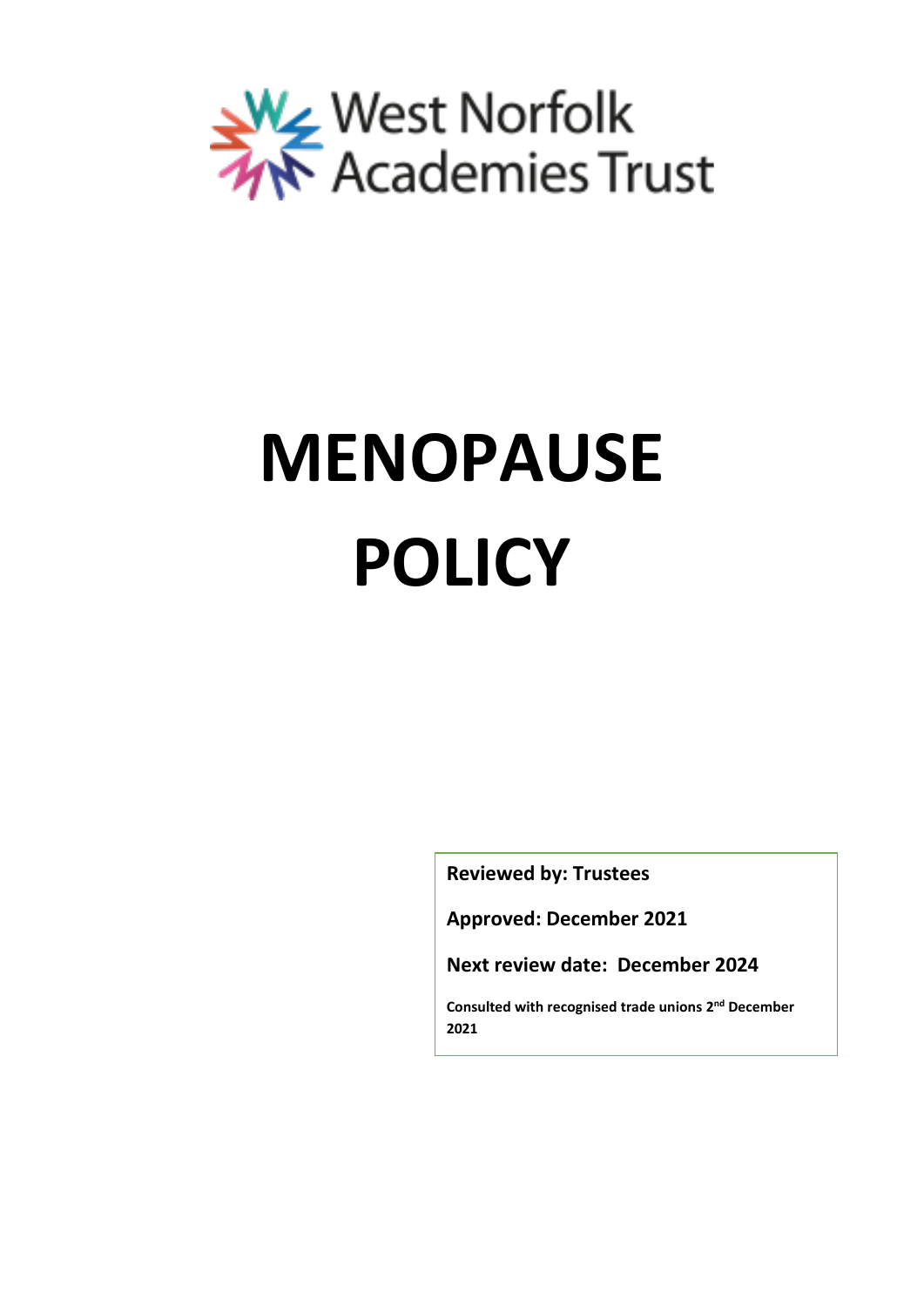#### **Contents**

| $\mathbf{1}$                   | Definitions                       | $\mathbf{1}$   |
|--------------------------------|-----------------------------------|----------------|
| $\overline{2}$                 | Introduction                      | $\mathbf{1}$   |
| 3                              | Scope                             | $\mathbf{1}$   |
| 4                              | <b>Policy Aims</b>                | $1 - 2$        |
| 5                              | Relevant Legislation              | $\overline{2}$ |
| 6                              | <b>Employee Responsibilities</b>  | $\overline{2}$ |
| $\overline{7}$                 | <b>Headteacher Responsibility</b> | $2 - 3$        |
| 8                              | Procedure                         | $3 - 4$        |
| 9                              | Support                           | $4 - 5$        |
| 10                             | <b>Associated Policies</b>        | 5              |
| 11                             | Data Protection                   | 5              |
| Appendix 1 Adjustment Passport |                                   |                |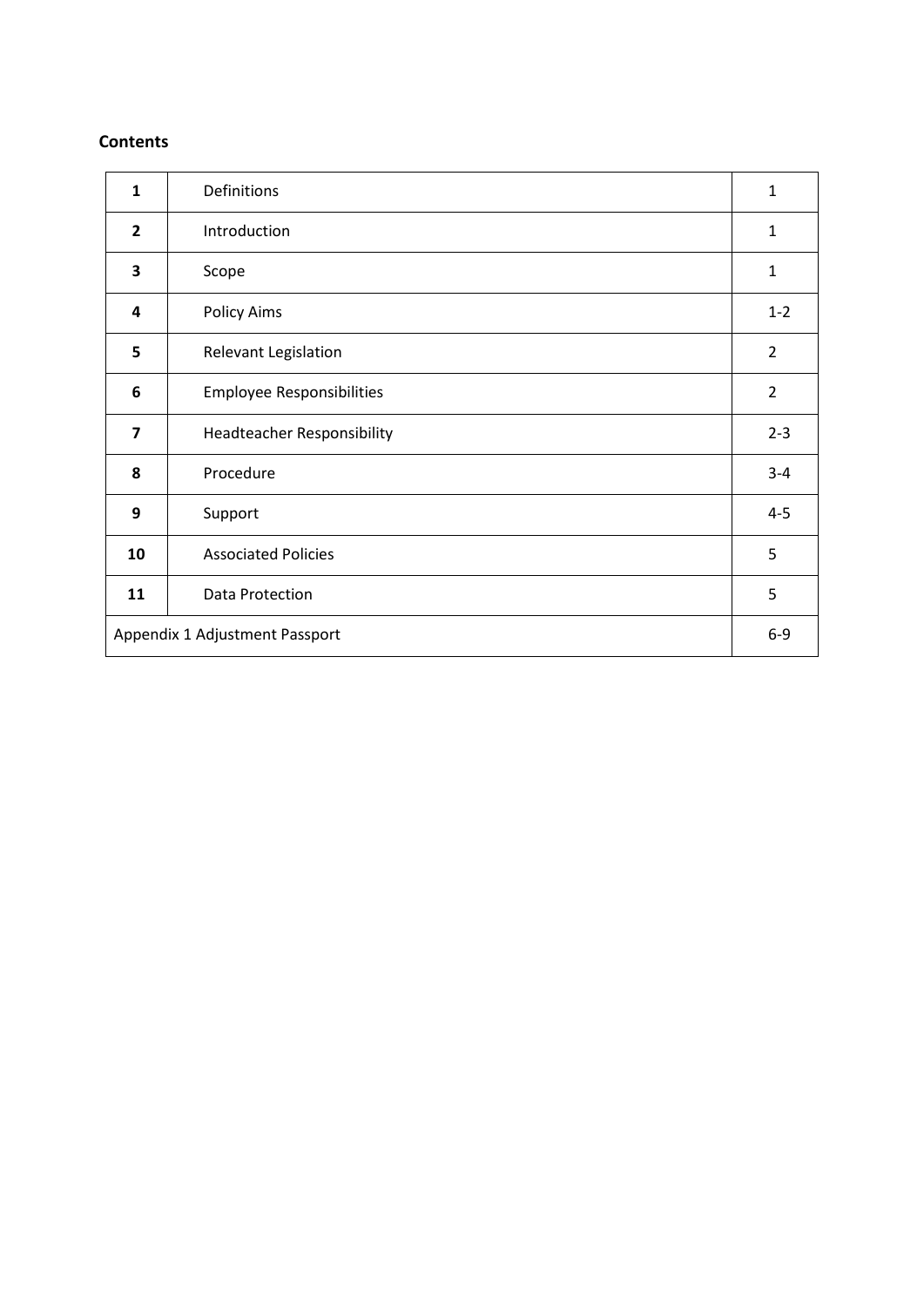# **1. Terms of Reference**

Definitions:

- "Executive Headteacher" also refers to any other title used to identify the Executive Headteacher, where appropriate, or other senior manager delegated to deal with the matter by the Executive Headteacher.
- "Headteacher/Senior Manager" refers, where appropriate, to any other title used to identify the Headteacher/Senior Manager.
- "Employee" refers to any member of the staff, teaching and support, employed to work at the school/Trust.
- "Menopause is a stage of life when a woman\* stops having periods. It typically affects those aged between 45 and 55, when oestrogen (female sex hormones) levels begin to fall. In the UK, the average age to reach the menopause is 51.
- "Perimenopause" is the time of hormonal change leading up to this, when a woman may experience symptoms. Post-menopause is the time beyond menopause.
- "Early menopause" is when a woman's periods stop before the age of 45. It can happen naturally, or as a side effect of some treatments.
- For the purpose of this policy, any reference to the menopause shall include perimenopause and early menopause.

\*We acknowledge that while the majority of people affected by the menopause will be women, those who are trans or non-binary may also experience the menopause or menopause-type symptoms. The support outlined in this policy is designed to meet the above aims for all affected colleagues.

# **2. Introduction**

On average women experience the menopause between the ages of 45 and 55. When a woman begins the menopause before the age of 40 it is classed as Premature Ovarian Insufficiency (POI). The majority of women experience symptoms that can affect their lives, including their work. Some women will experience debilitating symptoms and symptoms usually last 4-8 years. Therefore, it is very important that all women feel encouraged to speak with their Headteacher, or line manager if they are experiencing menopausal symptoms affecting them in the workplace.

# **3. Scope**

This policy is part of the Trust's overall commitment to safety, wellbeing and duty of care to its employees. This Trust is committed to being inclusive and supportive of all its staff. This policy applies to all employees who are experiencing menopausal symptoms. It also provides a framework for managers to support employees throughout their menopause to enable them to improve their experience at work, ultimately helping them to remain at work

# **4. Policy aims**

- To offer help and support to any employee who is experiencing symptoms caused by the menopause, which is affecting their work.
- To maintain a safe, healthy and productive workplace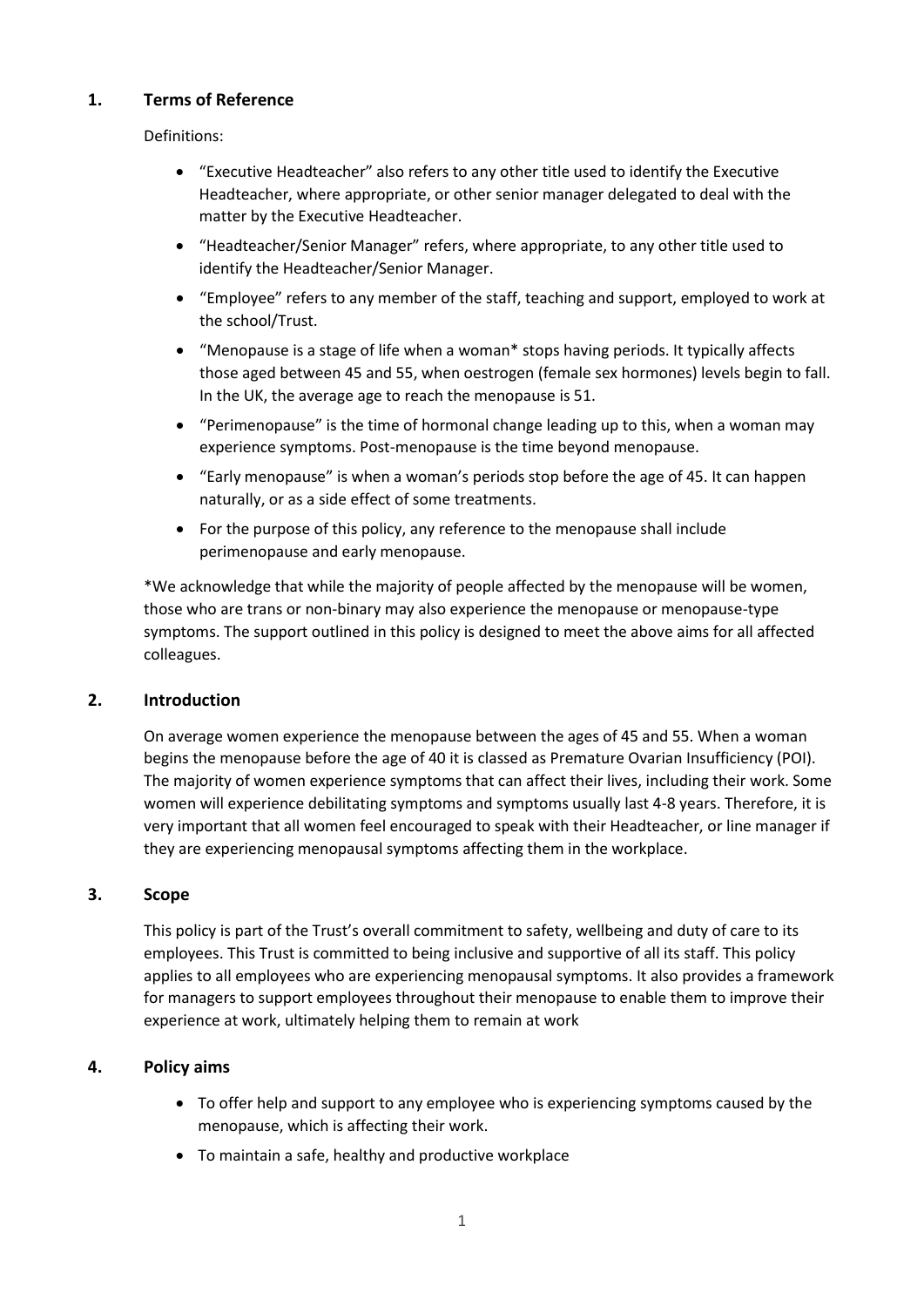- Encourage an environment where employees feel comfortable discussing the effects of the menopause
- To educate all employees on what the menopause is and how it can affect women
- To provide Headteachers and managers with advice on how to help and support employees experiencing the menopause
- To provide support to ensure the employee remains at work and absence is kept to a minimum because the correct support is provided

# **5. Relevant legislation**

- Health and Safety at Work Act 1974 places a duty on the Trust (as the employer) to protect the health, safety and welfare at work of all their employees
- Equality Act 2010- sex and disability discrimination

# **6. Employee responsibilities**

# *Employees undergoing the menopause*

It is expected that employees will:

- Find out about the menopause from available sources
- Seek medical advice from their GP where necessary
- Be honest in conversations with Headteachers/Managers/Occupational Health and HR, especially where an employee feels that their symptoms are affecting their performance and/or attendance at work
- Be willing to discuss and/or implement practical needs to improve their experience at work. See section 8 for suggested support
- Look after their own health e.g. getting enough rest, eating well and regular exercise

# *Work colleagues*

It is expected that employees will:

- Look out for the health and wellbeing of colleagues, be sensitive in any approaches made to enquire about issues or raise issues sensitively with the headteacher/management
- Respect adjustments put in place for others
- Be considerate, understanding and respectful

# **7. Headteacher responsibilities**

It is expected that Headteachers will:

- Encourage an approachable, supportive environment, which encourages employees to be confident about raising any issues they may be experiencing
- Manage all disclosures with professionalism, sensitivity and confidentiality the employee will need to agree to other colleagues being made aware
- Decide on and implement reasonable adjustments to support the employee
- Be mindful that all employees and their experiences are different, so a one size fits all approach is unlikely to be successful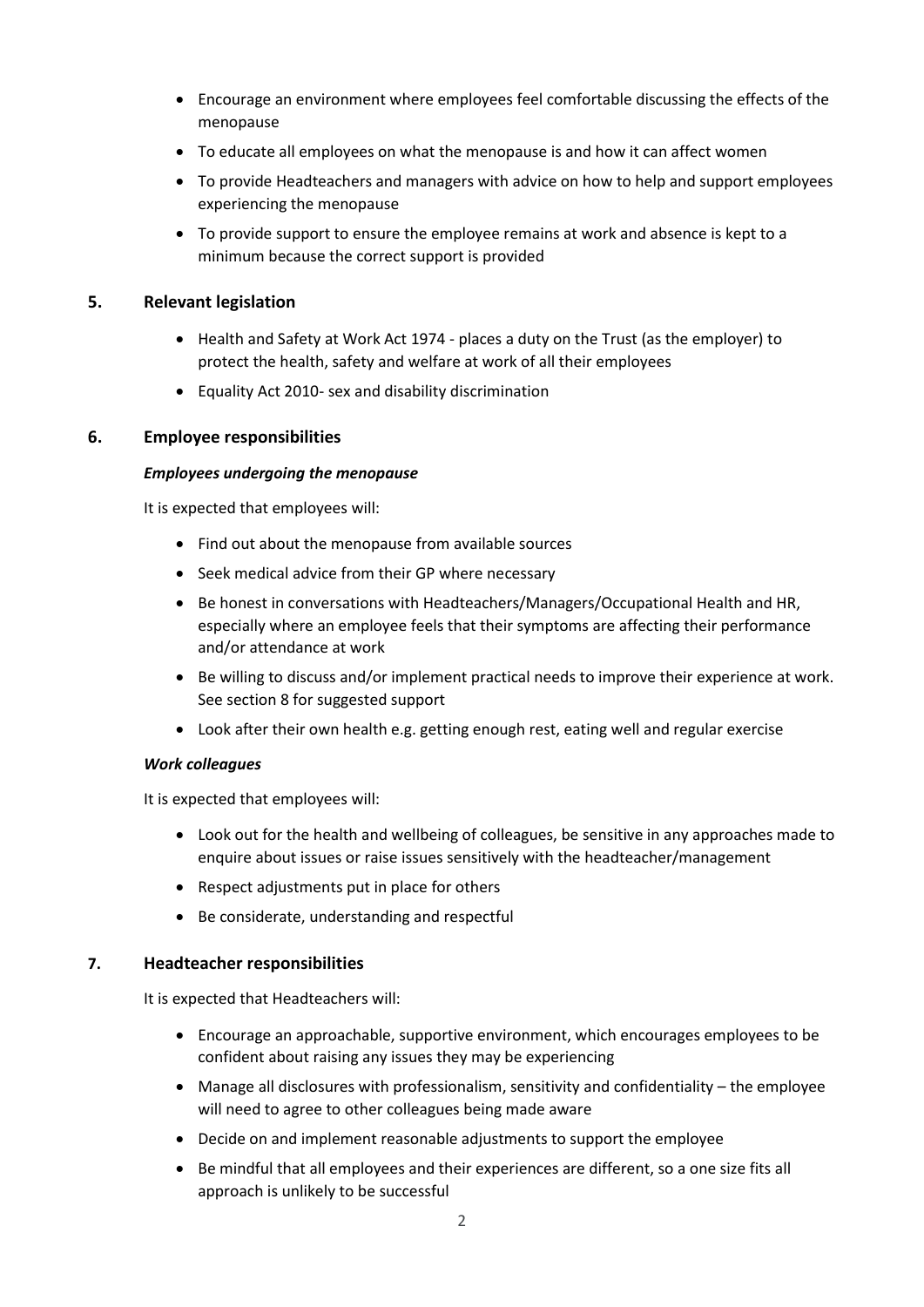- Be mindful that not all employees will want to discuss their menopause symptoms or even be open about going through the menopause. In these cases, the Trust will respect that decision and consider what support could be offered generally
- Monitor employee absence in line with the Trust's absence management policy and procedure.
- Ensure that performance and capability procedures do not discriminate against female staff members experiencing the menopause.

#### **8. Procedure**

Where an employee has approached the Headteacher (or their manager) to discuss the impact their menopausal symptoms are having, or a situation has arisen where it is clear a conversation is required with an employee the Headteacher (or manager) will:

- Read this policy in preparation
- Arrange an informal meeting to discuss the employee's situation and decide what action can be taken, taking into account section 8 and any suggestions from the employee. The meeting will be held in an appropriate location to maintain confidentiality.

At the meeting the employee and headteacher (or Line Manager) will:

- Agree together what action can be taken and how the employee can be best supported. This is most easily recorded by using an action plan template
- Record any adjustments and actions on the action plan. Ensure completion or review dates are assigned to any actions. Subsequently, where completion or review dates cannot be met ensure the employee is informed of this and kept up to date on progress.
- Conduct a risk assessment to identify risks and implement appropriate control measures. The risk assessment will need to consider the specific needs of the individual in question and include (but not limited to) assessing;
	- o Existing symptoms
	- o Temperature and ventilation
	- o Access to a quiet space
	- o Access to toilet facilities
	- o Access to drinking water
	- o Level of workplace stress
	- o Review of workload and work activity
	- o Consideration of flexible working adjustments
- Record and implement any reasonable adjustments identified on the risk assessment. These can be recorded on the action plan so that the actions are all in one place.
- Ensure the action plan and risk assessment are reviewed every term or more frequently where required (e.g. if new symptoms arise).
- Schedule a follow-up meeting one month after the initial meeting takes place to ensure the employee is being supported successfully.
- Schedule future meetings to ensure agreed reviews take place.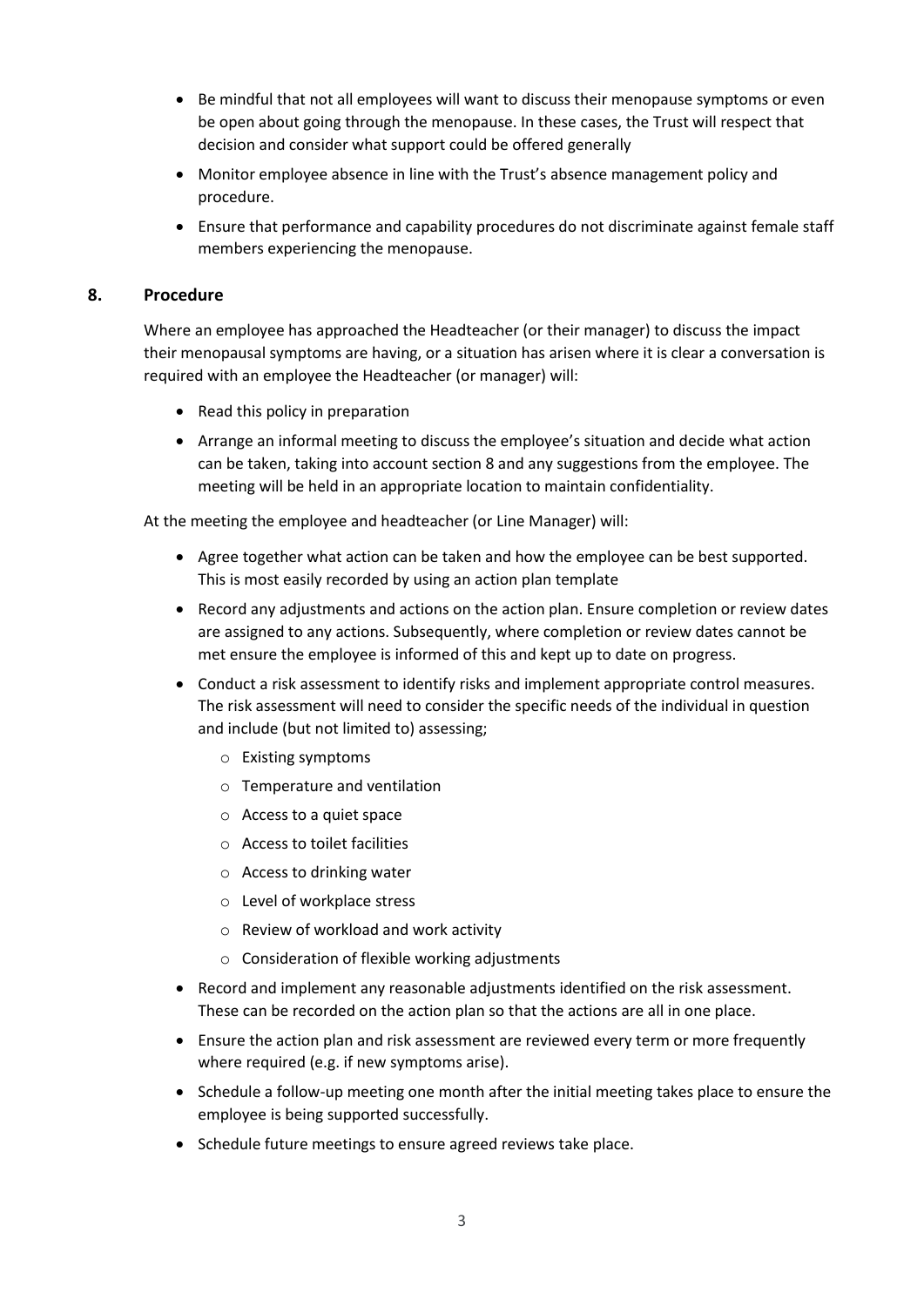Where adjustments are not successful or if symptoms develop/change and require other adjustments the Headteacher (or Line Manager) can:

- Make a referral to occupational health, having already discussed this with the employee and implement any recommendations where reasonably practicable.
- Keep the action plan up to date and under review.

# **9. Support**

Often women do not realise that their symptoms are related to the menopause (or perimenopause) and therefore may not talk about it and subsequently do not ask for help. Or they are aware but do not want to talk about it because they feel they will not be supported or understood, due to lack of awareness from colleagues or managers.

Women who frequently experience symptoms are more likely to feel less engaged at work, experience job dissatisfaction and therefore their performance may decrease, or they may appear less committed. Where this is recognised, the Trust and/or individual school will offer support as leaving it unchecked could lead to the woman's attendance dropping or leaving her job, which leads to a negative outcome for the woman and for the Trust.

Where the individual school and/or Trust is aware support is needed:

- Arrange an informal meeting with the employee(s) to establish what support would help them and follow the procedure outlined in section 7 above.
- Offer the employee the advice provided by the Faculty of Occupational Medicine to help them consider what they can do to reduce the impact of their symptoms.
- Where practicable, consider improving ventilation in the work environment to alleviate hot flushes
- Suggest the employee works to understand their hot flush triggers, this could be hot drinks or food - and avoid them, where possible, just before teaching/presentations or times of known heightened anxiety
- Provide access to a rest room and/or a quiet place to work where required, to help with hot flushes or poor concentration.
- Advice on how to access counselling or mindfulness programmes to assist with anxiety or panic attacks
- Explore using relaxation techniques to help reduce the impact of symptoms
- Where possible, consider work allocation to assist with poor concentration
- Ensure there is adequate access to toilets
- Arrange for storage space to be available should the employee need to store a change of clothing
- Arrange, where viable, for the employee (teaching staff) to be supported by a TA who can take over should they need to leave the class.

General support which can be offered regardless of whether or not symptoms are known:

- Referral to Occupational Health for further information and ways to support
- Raise awareness of symptoms of the menopause through sharing this policy with all line managers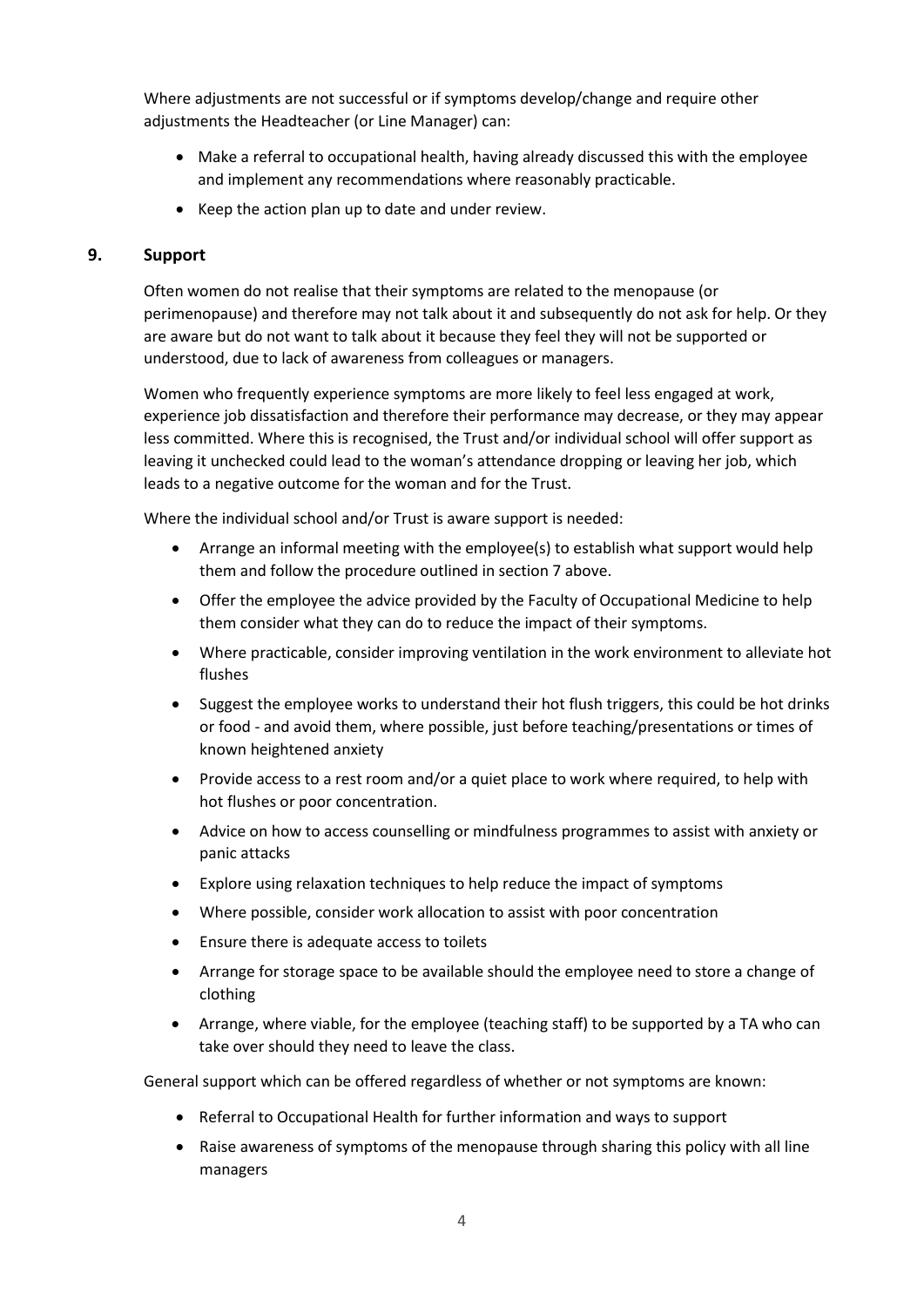Be aware that whilst this policy is going to apply in the main to female employees, male employees may also be affected. Either by:

- a partner who is currently going through the menopause. Their sleep may be disturbed if their partner is unable to sleep well at night. This may cause them to be sleep deprived and feel that they are unable to concentrate properly or perform in their role as they were.
- a colleague who is going through the menopause and they are not sure how to deal with it or how to offer help.

#### *External support*

- Occupational Health
- NCC's Health, Safety and Wellbeing Team
- Guidance on menopause and the workplace Faculty of Occupational Medicine
- NICE guidelines
- Remploy where the employee's menopause experience is linked to symptoms of a mental health condition
- [www.menopauseandme.co.uk](http://www.menopauseandme.co.uk/)

#### **10. Associated policies**

- Trust/School Sickness & Absence policy and procedure
- Code of conduct

#### **11. Data Protection**

When an employee informs the Headteacher or their line manager that they need support because they are going through the menopause it will be dealt with confidentially and any data collected in relation to this will be processed in accordance with the Trust's data protection policy. Data collected will be held securely and accessed by, and disclosed to, individuals only for the purposes of supporting the employee and ensuring the organisation remains a safe place to work in. Inappropriate access or disclosure of employee data constitutes a data breach and should be reported in accordance with the Trust's data protection policy immediately. It may also constitute a disciplinary offence, which will be dealt with under the Trust's disciplinary procedure.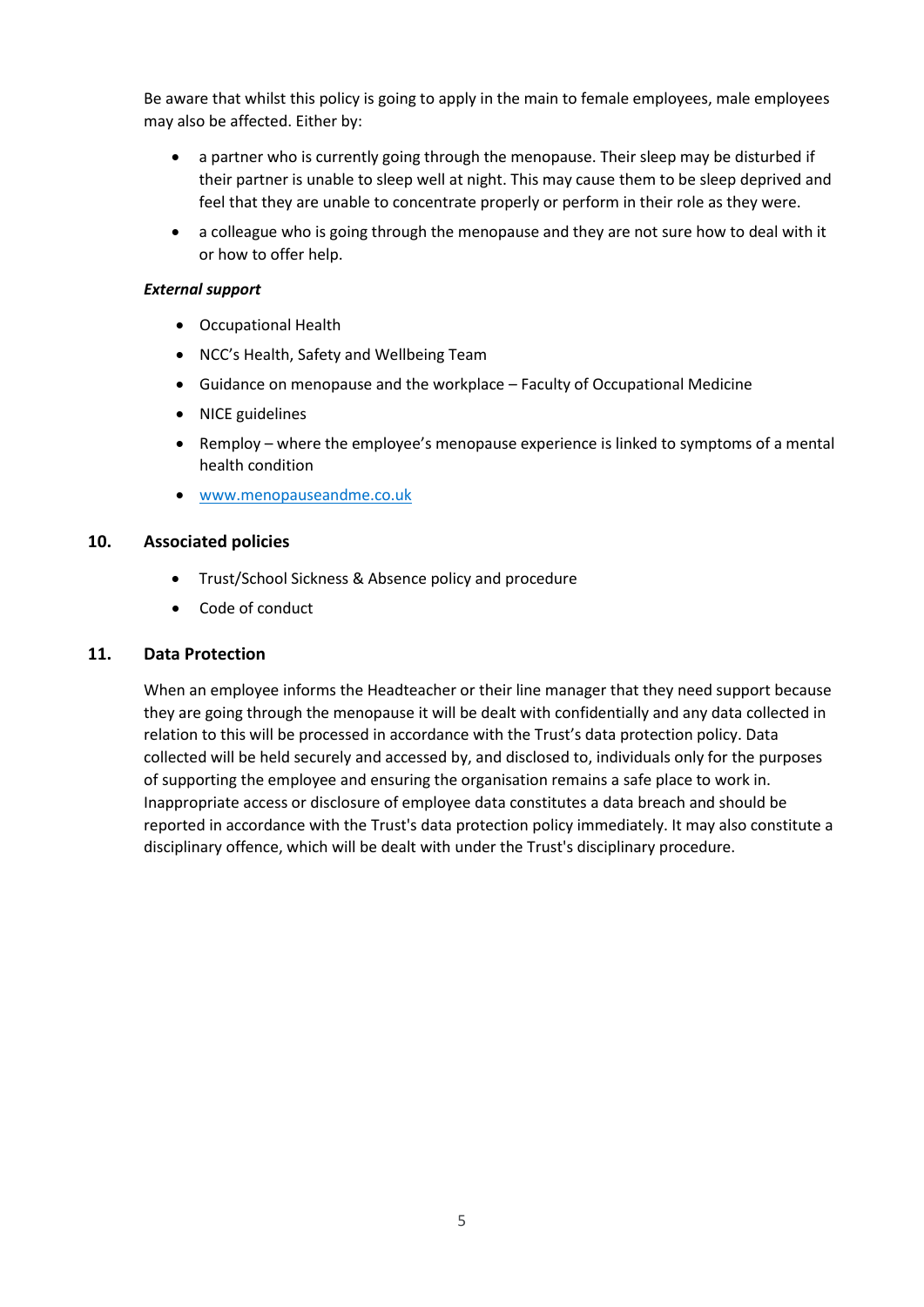# **Appendix 1**

#### **Adjustment Passport:**

| Your name: | <b>Manager's name:</b> | Date: |
|------------|------------------------|-------|
|            |                        |       |

This 'adjustment passport' is a live record of adjustments agreed between you and your manager to support you at work because of a health condition, impairment or disability. It's for you to keep and pass on to anyone you think needs to know about any impact or issue that can arise due to the interaction between your condition or impairment and barriers within or outside the workplace that can create a disability that can affect you at work. Barriers can include both attitudes and environmental factors and this organisation recognises that people who may need adjustments include both those with visible impairments (such as wheelchair users) and those with non-visible or 'hidden' conditions or impairments (such as people with mental health problems). This document won't be passed on to anyone automatically, so you have control of the information and who it is passed to.

The purpose of this passport is to:

- make sure that everyone is clear and has a record of what adjustments have been agreed;
- reduce the need to re-assess adjustments every time you change jobs, are relocated or are assigned a new manager;
- provide you and your manager with the basis for future conversations about adjustments.

This document should be reviewed regularly (at least every six months, or sooner if there is any change to your job or your condition or impairment) to check if the adjustments are still appropriate and effective for you. Be aware that your manager may need to get additional advice from Occupational Health, Access to Work or HR before any adjustments or changes can be agreed and implemented, but this process should not be subject to any undue delays and you should be consulted and kept informed of progress throughout. If you have any concerns about any aspect of the process you can also speak to your trade union rep for advice. You are also entitled to have your union rep accompany you to any meetings to discuss adjustments if you wish.

If you change your job or you have a new manager, you should provide a copy of this to them so that they understand what adjustments have been made for you. If you're in the same role and your health condition remains the same, new managers should accept the adjustments outlined in the passport. The agreement may need to be reviewed and amended at a later date, but this shouldn't happen until you've both worked together for a reasonable period of time. If your health condition or impairment changes or if you have moved to a new role, site, etc or there are other changes to your job which mean that the adjustment may no longer be appropriate, then the adjustments may be reviewed straight away.

Adjustment passports aren't stored or recorded centrally, therefore it's your responsibility to keep it safe and provide it when necessary. Your manager should also keep a copy for their own records which will be held securely in your personnel file.

If a review date is specified in this adjustment passport, you should put this in your calendar and let your manager know when the date arrives. But please speak to your manager at any time if you believe your situation or needs have changed and it needs to be reviewed earlier.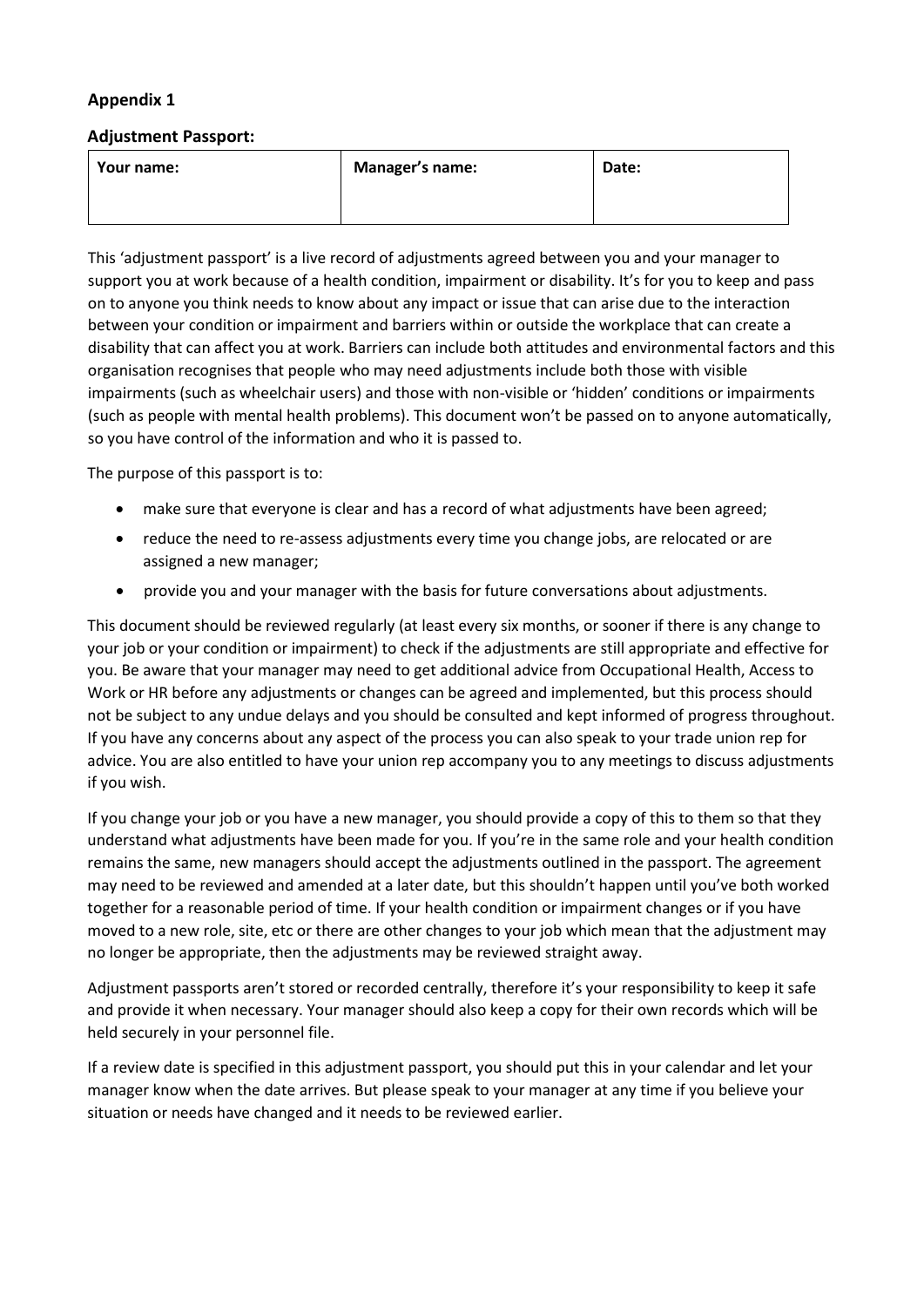This organisation recognises that employees themselves have the best understanding of what adjustments are most likely to be effective and appropriate for them, and is committed to listening to staff and ensuring that reasonable adjustments are effective. Managers should refer to the relevant policy guidance for more information on how to manage the process of putting in place reasonable adjustments effectively.

# **Adjustment details:**

My health condition or impairment interacts with barriers within and/or outside the workplace to create the following impact(s) on me at work:

The following adjustments have been agreed between me and my manager:

| Has any additional advice been given or<br>requested? If so from whom and what date<br>was it requested/give: (Please attach any such<br>information to the back of this document). |  |
|-------------------------------------------------------------------------------------------------------------------------------------------------------------------------------------|--|
| Date of implementation:                                                                                                                                                             |  |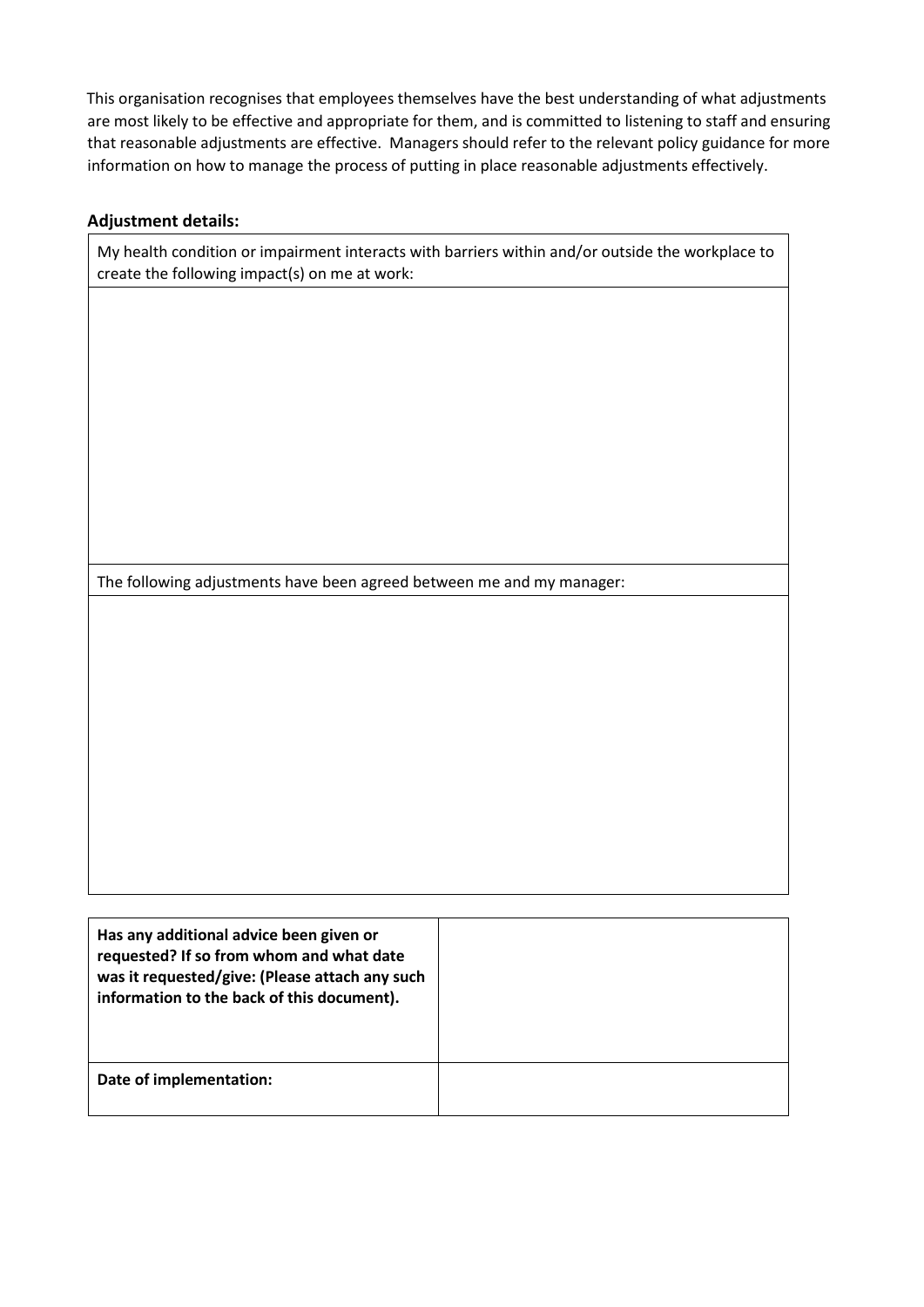#### **My condition or impairment and work:**

#### **Please complete this section if you have a fluctuating mental or physical impairment or condition:**

On a good day, I believe that my condition/impairment interacts with barriers within or outside the workplace to have the following impact on me at work:

When things are not so good, I believe that my condition/impairment interacts with barriers within or outside the workplace to have the following impact on me at work: